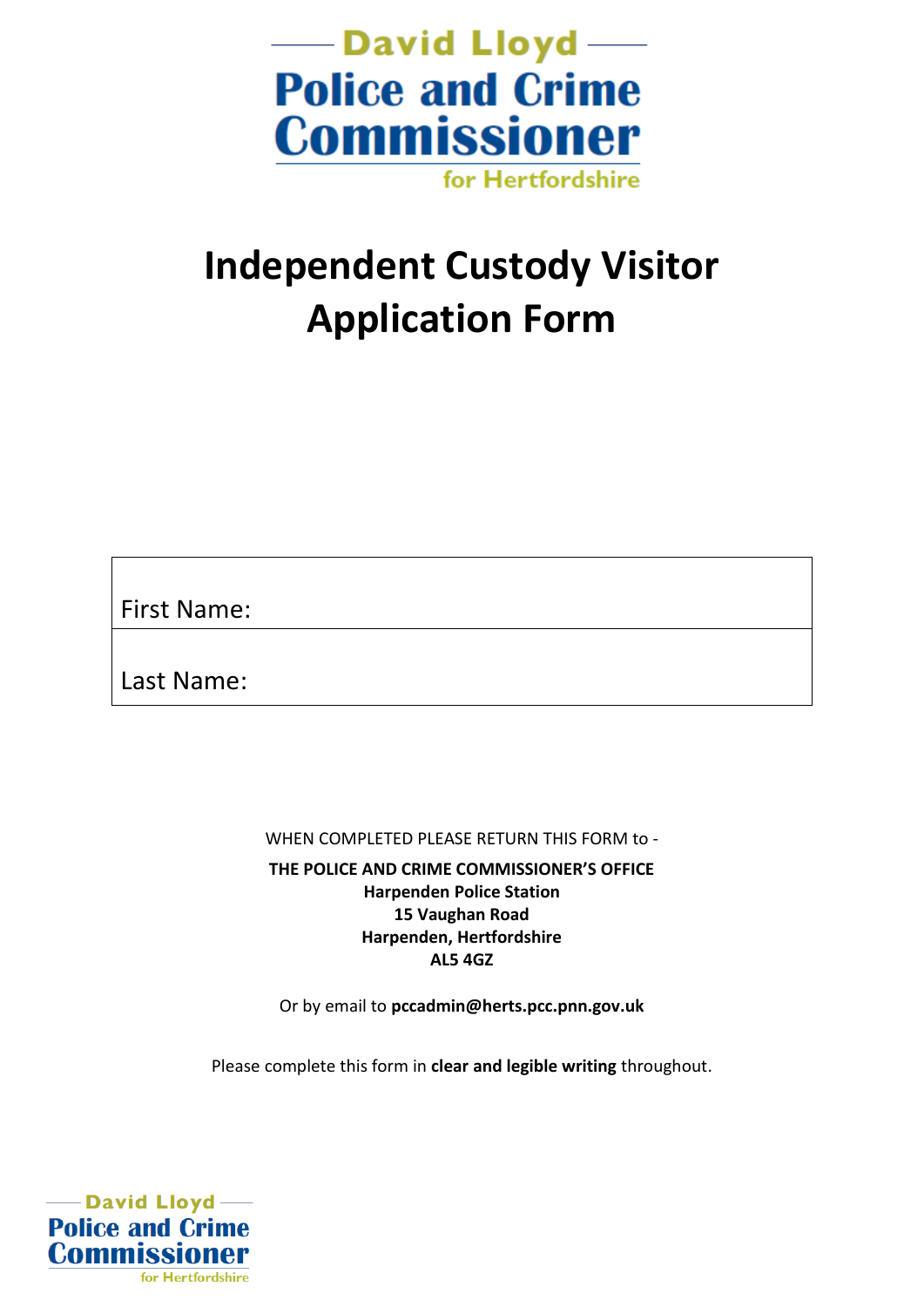## **Section 1 Personal Information**

| Title (Dr/Mr/Mrs/Miss/Ms)                               |  |
|---------------------------------------------------------|--|
| Surname / Last name                                     |  |
| <b>First Name</b>                                       |  |
| <b>Place of Birth</b>                                   |  |
| <b>Date of Birth</b>                                    |  |
| <b>Permanent Home address</b>                           |  |
| Postcode                                                |  |
| Have you been a UK<br>resident for at least 3<br>years? |  |
| <b>Telephone Number</b>                                 |  |
| <b>Mobile Number</b>                                    |  |
| <b>Email Address</b>                                    |  |

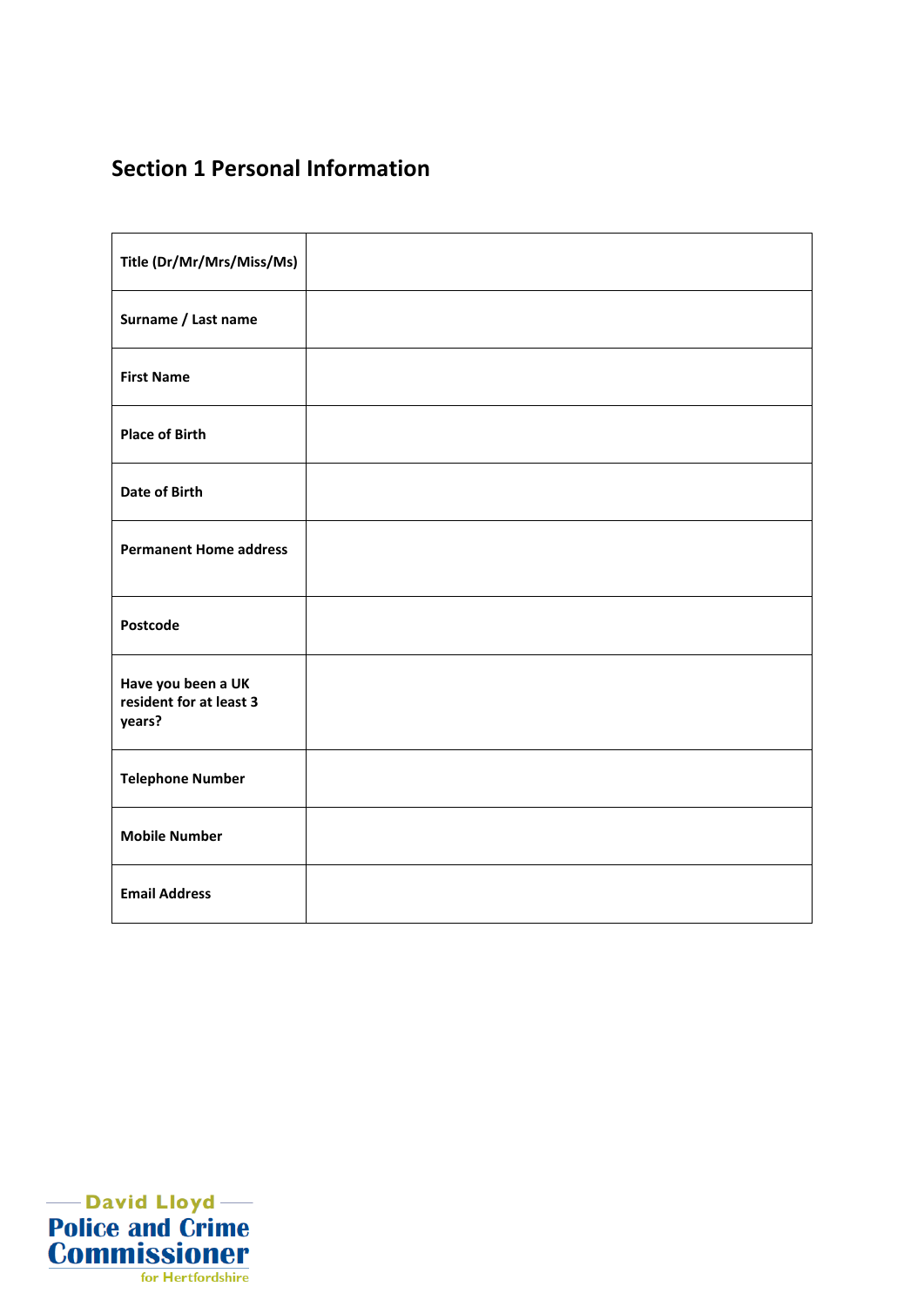### **Section 2 Other Information**

|    | a volunteer?<br>YES / NO<br>(If yes please give details below, this will not necessarily affect your application)                                                                                                                                     |
|----|-------------------------------------------------------------------------------------------------------------------------------------------------------------------------------------------------------------------------------------------------------|
|    |                                                                                                                                                                                                                                                       |
| 2. | YES / NO<br>Do you hold a current driving licence?                                                                                                                                                                                                    |
|    | 3. What is your current occupation?                                                                                                                                                                                                                   |
|    | What is the name of your Employer?                                                                                                                                                                                                                    |
|    | (If retired, please give details below of your previous occupation)                                                                                                                                                                                   |
| 4. | Please provide one personal referee and one professional referee (current employer or, if                                                                                                                                                             |
|    | retired, previous employer during the last 12 months). Request for references will not be made<br>until successful appointment following an interview.                                                                                                |
| 1. | Name of Referee                                                                                                                                                                                                                                       |
|    | Relationship                                                                                                                                                                                                                                          |
|    | <b>Email Address</b>                                                                                                                                                                                                                                  |
|    | <b>Contact Number</b>                                                                                                                                                                                                                                 |
| 2. | Name of Referee                                                                                                                                                                                                                                       |
|    | Relationship                                                                                                                                                                                                                                          |
|    | <b>Email Address</b>                                                                                                                                                                                                                                  |
|    | <b>Contact Number</b>                                                                                                                                                                                                                                 |
| 5. | Are there any dates that you would not be available for an interview? YES/NO<br>(If yes please give dates you are not available)                                                                                                                      |
|    |                                                                                                                                                                                                                                                       |
|    | 6. Are you able to attend custody suites at any time of the week including evenings and weekends?<br>YES/NO                                                                                                                                           |
| 7. | Are you aware there is a requirement to undertake training and vetting to fulfil the role and are<br>you prepared to do this?<br>YES/NO                                                                                                               |
| 8. | Volunteers using their own vehicle to attend visits etc. are required to ensure that they have the<br>correct insurance provision for that vehicle and to be covered for their volunteering role as<br>appropriate. Are you prepared to arrange this? |

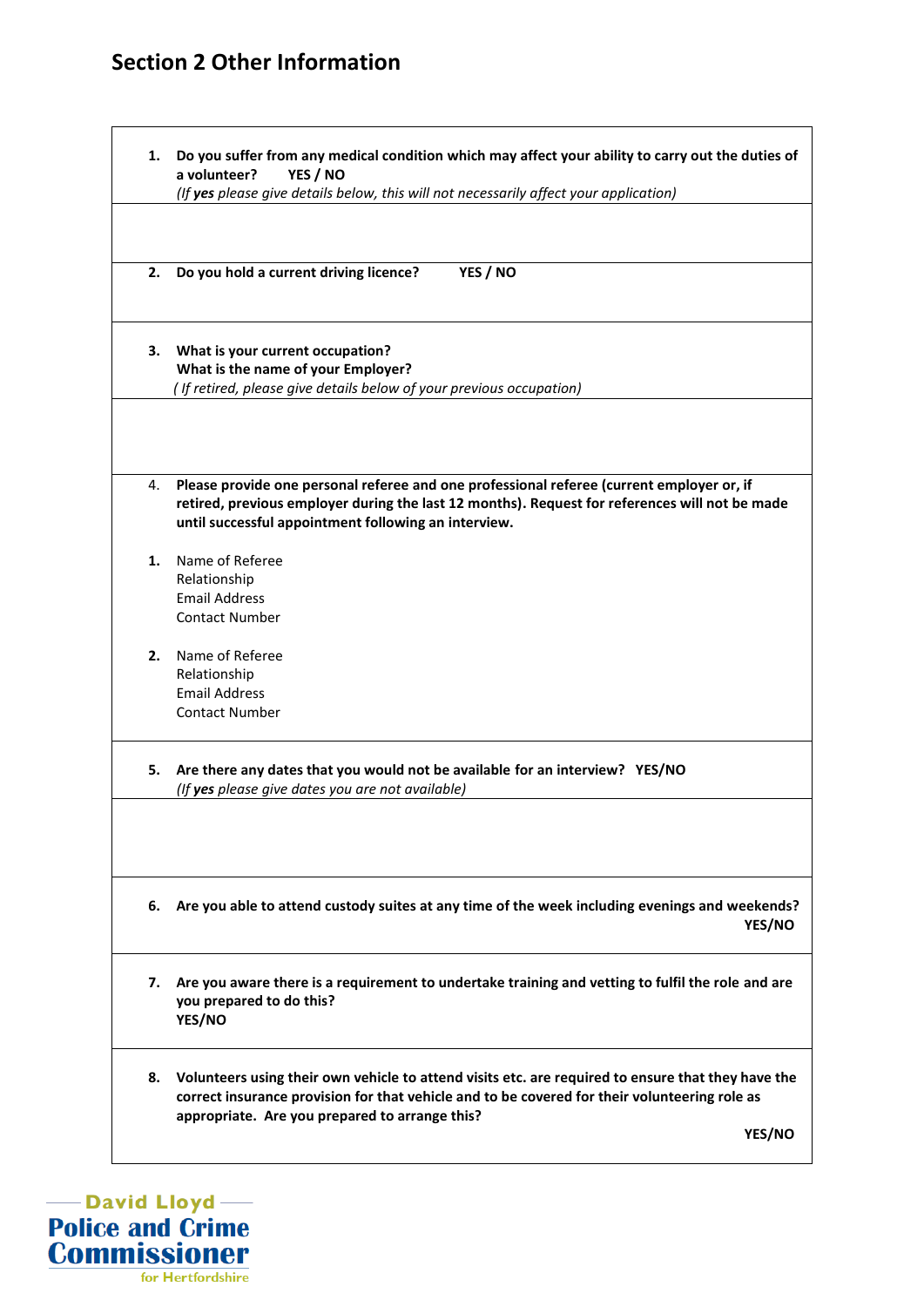| 9. | Please provide two next of kin (NoK) contacts should we need to contact them on your behalf.                                                                                                                                                                                                                                                                                                   |
|----|------------------------------------------------------------------------------------------------------------------------------------------------------------------------------------------------------------------------------------------------------------------------------------------------------------------------------------------------------------------------------------------------|
| 1. | Name of NoK                                                                                                                                                                                                                                                                                                                                                                                    |
|    | Relationship                                                                                                                                                                                                                                                                                                                                                                                   |
|    | <b>Telephone Number</b>                                                                                                                                                                                                                                                                                                                                                                        |
| 2. | Name of NoK                                                                                                                                                                                                                                                                                                                                                                                    |
|    | Relationship                                                                                                                                                                                                                                                                                                                                                                                   |
|    | <b>Telephone Number</b>                                                                                                                                                                                                                                                                                                                                                                        |
|    | 10. Are you or have you been:                                                                                                                                                                                                                                                                                                                                                                  |
|    | A Serving Magistrate/JP?<br>YES/NO                                                                                                                                                                                                                                                                                                                                                             |
|    | A Police Officer or Member of Police Staff?<br>YES/NO                                                                                                                                                                                                                                                                                                                                          |
|    | A Police Community Support Officer (PCSO)?<br>YES/NO                                                                                                                                                                                                                                                                                                                                           |
|    | Involved in any other Criminal Justice Work?<br>YES/NO                                                                                                                                                                                                                                                                                                                                         |
|    |                                                                                                                                                                                                                                                                                                                                                                                                |
|    | (If Yes to any of the above please specify details below and state if paid or voluntary work)                                                                                                                                                                                                                                                                                                  |
|    | Please note that if you answer yes to any of the above questions you may not be eligible to become a<br>volunteer.                                                                                                                                                                                                                                                                             |
|    | 11. Have you ever been cautioned or convicted of any criminal offence or are you currently the<br>subject of any police investigation or prosecution? You must declare all cautions or convictions.<br>By virtue of the Rehabilitation of Offenders Act 1974 (Exceptions) order 1975 the provisions of<br>the Rehabilitation of Offenders Act 1974 do not apply to this application.<br>YES/NO |
|    | If yes, please give details below. The completion of this question and provision of this information is a<br>requirement in all applications but may not necessarily affect your application or disqualify you from<br>becoming a Volunteer. Criminal offences include Traffic matters (except parking).                                                                                       |
|    |                                                                                                                                                                                                                                                                                                                                                                                                |
|    |                                                                                                                                                                                                                                                                                                                                                                                                |
|    |                                                                                                                                                                                                                                                                                                                                                                                                |
|    |                                                                                                                                                                                                                                                                                                                                                                                                |
|    |                                                                                                                                                                                                                                                                                                                                                                                                |
|    |                                                                                                                                                                                                                                                                                                                                                                                                |
|    |                                                                                                                                                                                                                                                                                                                                                                                                |

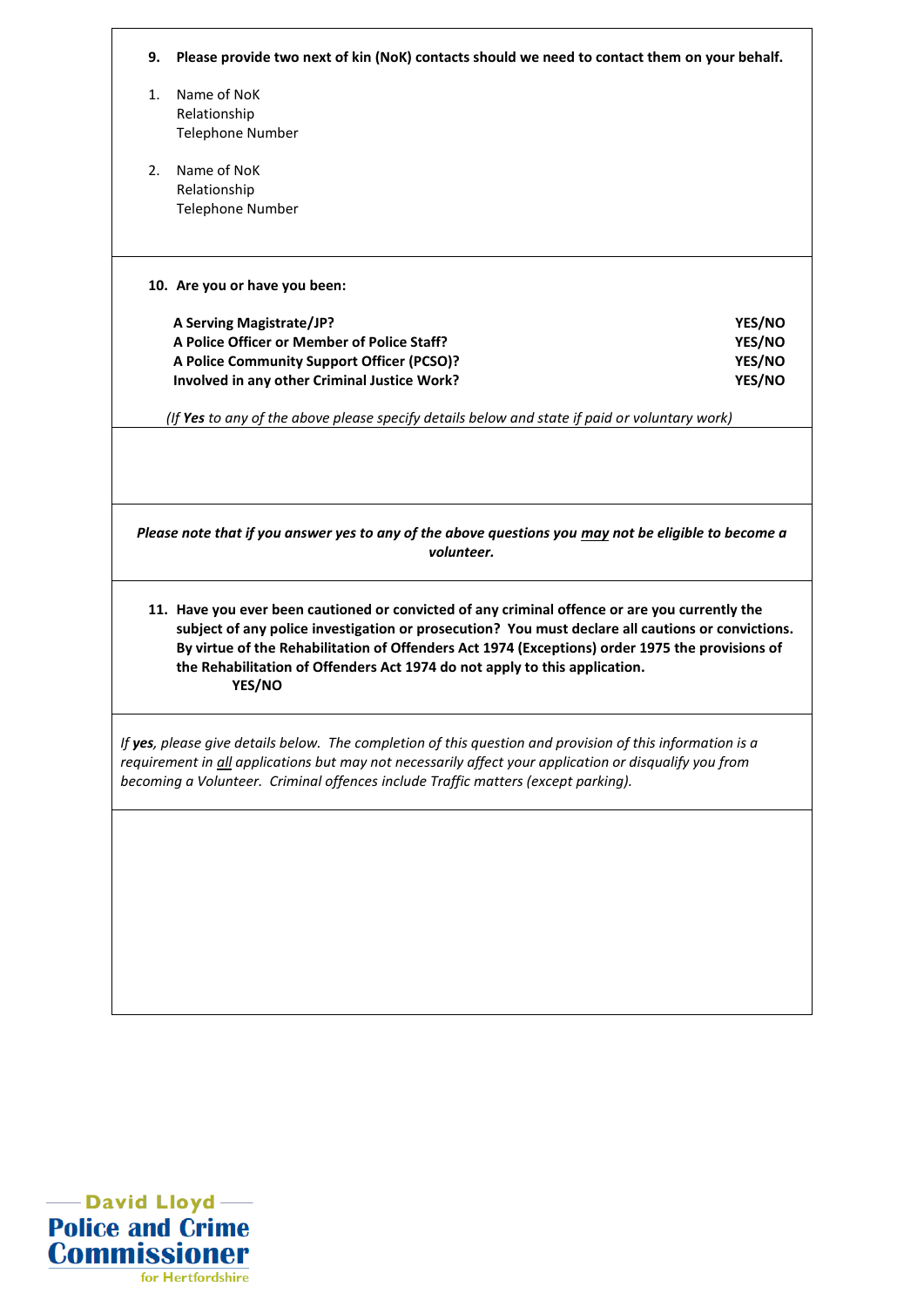| 12. Are you or any relative or associate a member of any extremist group. Do you have contact with<br>or support by any means the activities of any group pursuing extremist aims? These include<br>Animal Rights or Environmental groups, and those holding extreme Left or Right Wing political<br>views that may contradict the duty to promote race equality? | <b>YES/NO</b> |
|-------------------------------------------------------------------------------------------------------------------------------------------------------------------------------------------------------------------------------------------------------------------------------------------------------------------------------------------------------------------|---------------|
| NB The above applies equally to both present and past association with these groups.                                                                                                                                                                                                                                                                              |               |
| (If Yes to any of the above please specify details below)                                                                                                                                                                                                                                                                                                         |               |
|                                                                                                                                                                                                                                                                                                                                                                   |               |
|                                                                                                                                                                                                                                                                                                                                                                   |               |
|                                                                                                                                                                                                                                                                                                                                                                   |               |
|                                                                                                                                                                                                                                                                                                                                                                   |               |
|                                                                                                                                                                                                                                                                                                                                                                   |               |

## **Section 3 Volunteer Specifics**

 $\mathsf{l}$ 

| Are you currently or have you ever been a volunteer?<br>1.<br>(If yes please give details below) | YES/NO |
|--------------------------------------------------------------------------------------------------|--------|
| What is/was your role?                                                                           |        |
|                                                                                                  |        |
|                                                                                                  |        |
| What have you learnt from the volunteer experience?                                              |        |
|                                                                                                  |        |
|                                                                                                  |        |
|                                                                                                  |        |
|                                                                                                  |        |
| How long have you been/were you a volunteer?                                                     |        |
|                                                                                                  |        |
|                                                                                                  |        |
|                                                                                                  |        |

for Hertfordshire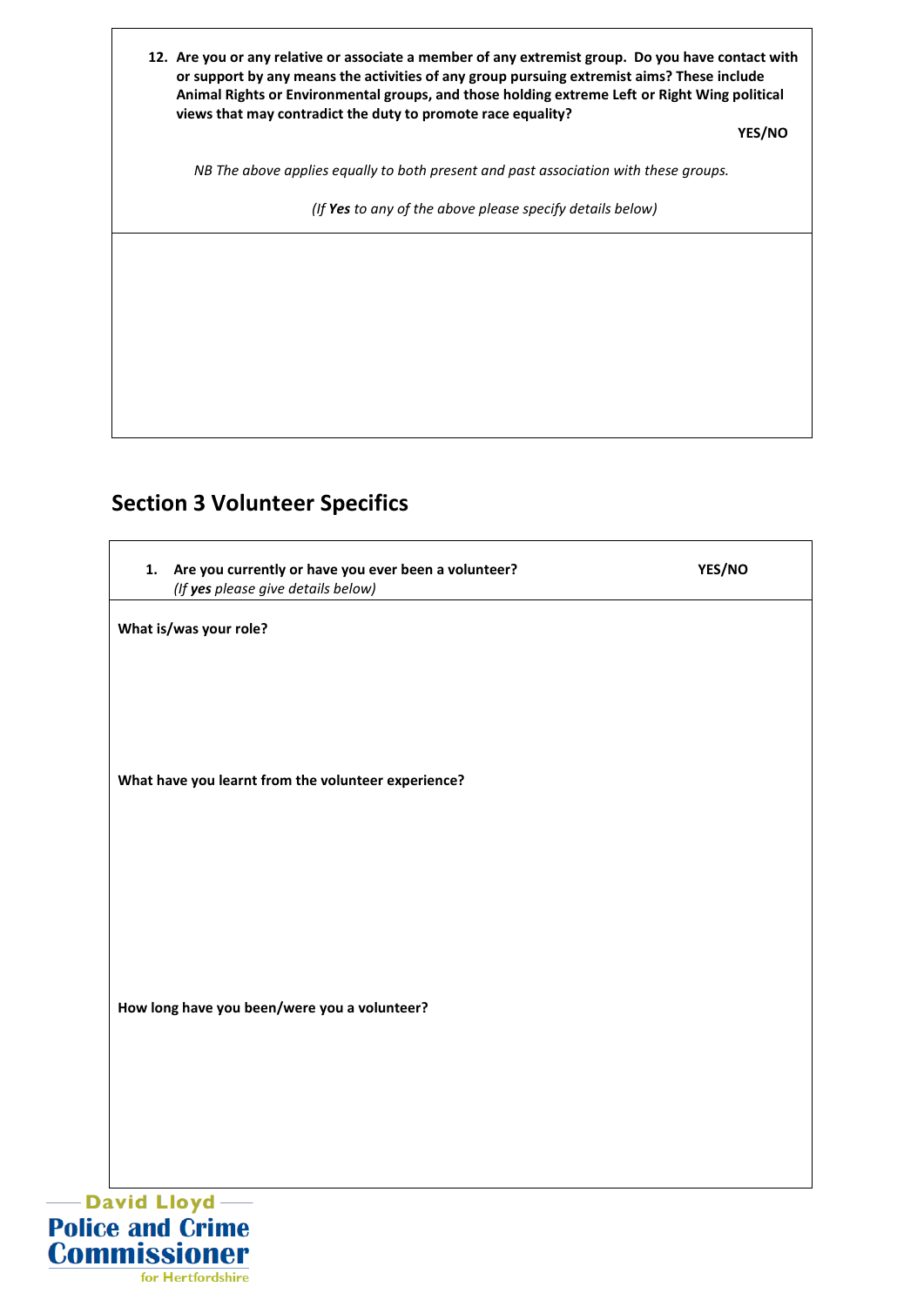| 2. | Why do you wish to be an Independent Custody Visitor?                                                 |
|----|-------------------------------------------------------------------------------------------------------|
|    |                                                                                                       |
|    |                                                                                                       |
|    |                                                                                                       |
|    |                                                                                                       |
| 3. | What interests you about the Independent Custody Volunteer role compared to other Volunteer<br>roles? |
|    |                                                                                                       |
|    |                                                                                                       |
|    |                                                                                                       |
| 4. | How did you learn about this Independent Custody Visiting Opportunity?                                |
|    |                                                                                                       |
|    |                                                                                                       |
|    |                                                                                                       |

## **Section 4 Skills and Competencies**

1. **Having read the role profile relating to this application form, what skills, experience and qualities do you feel you would bring if you were appointed?** *(Please refer to any other voluntary work, interests or hobbies in which you have been involved)*